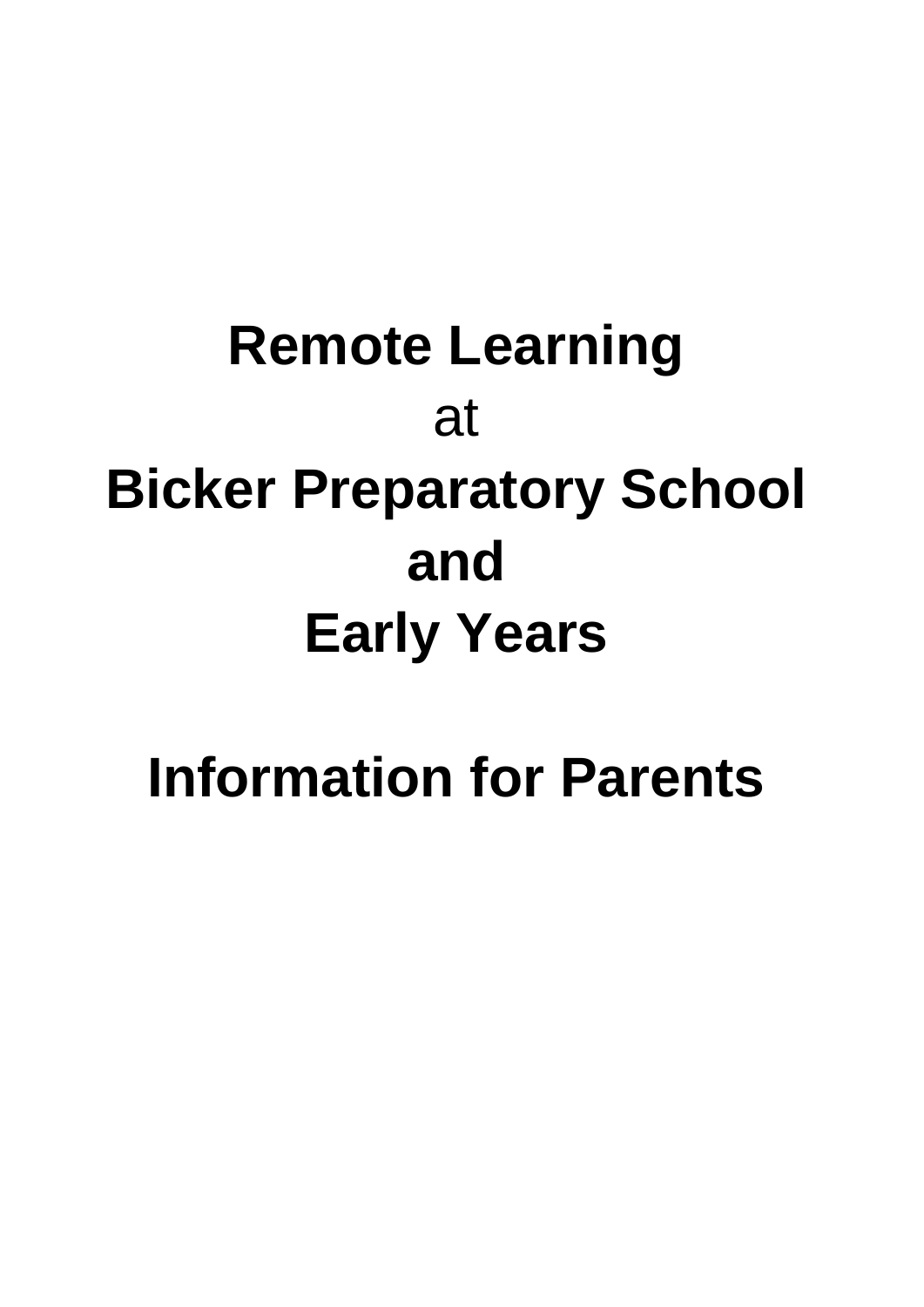## **Remote Education Provision**

#### **Why are we delivering a Blended Approach to Remote Learning?**

We believe that no one approach will meet every family's needs. We have listened to your views and you have told us that:

- Live teaching works better on laptops and PC's rather than mobile phones and tablets.
- Some households have poor quality or limited internet connection.
- Siblings need to share devices.
- Some parents need to work from home.

#### **What curriculum will my child be taught?**

We teach the same curriculum remotely as we do in school. We have needed to make some adaptations:

PE - Discovery Sport have produced videos for us to make available.

Forest School – a Nature Reserve video has been produced and links to other outdoor learning opportunities will be made available.

## **Remote teaching and study time each day**

#### **How long can I expect work set by the school to take my child each day?**

We expect that remote education (including remote teaching and independent work) will take children broadly the following number of hours each day:

| Key Stage 1 | Approximately 3 hours per day                                     |
|-------------|-------------------------------------------------------------------|
| Key Stage 2 | Approximately 4 hours per day                                     |
| Reception   | Approximately 2 hours in sections of<br>no longer than 20 minutes |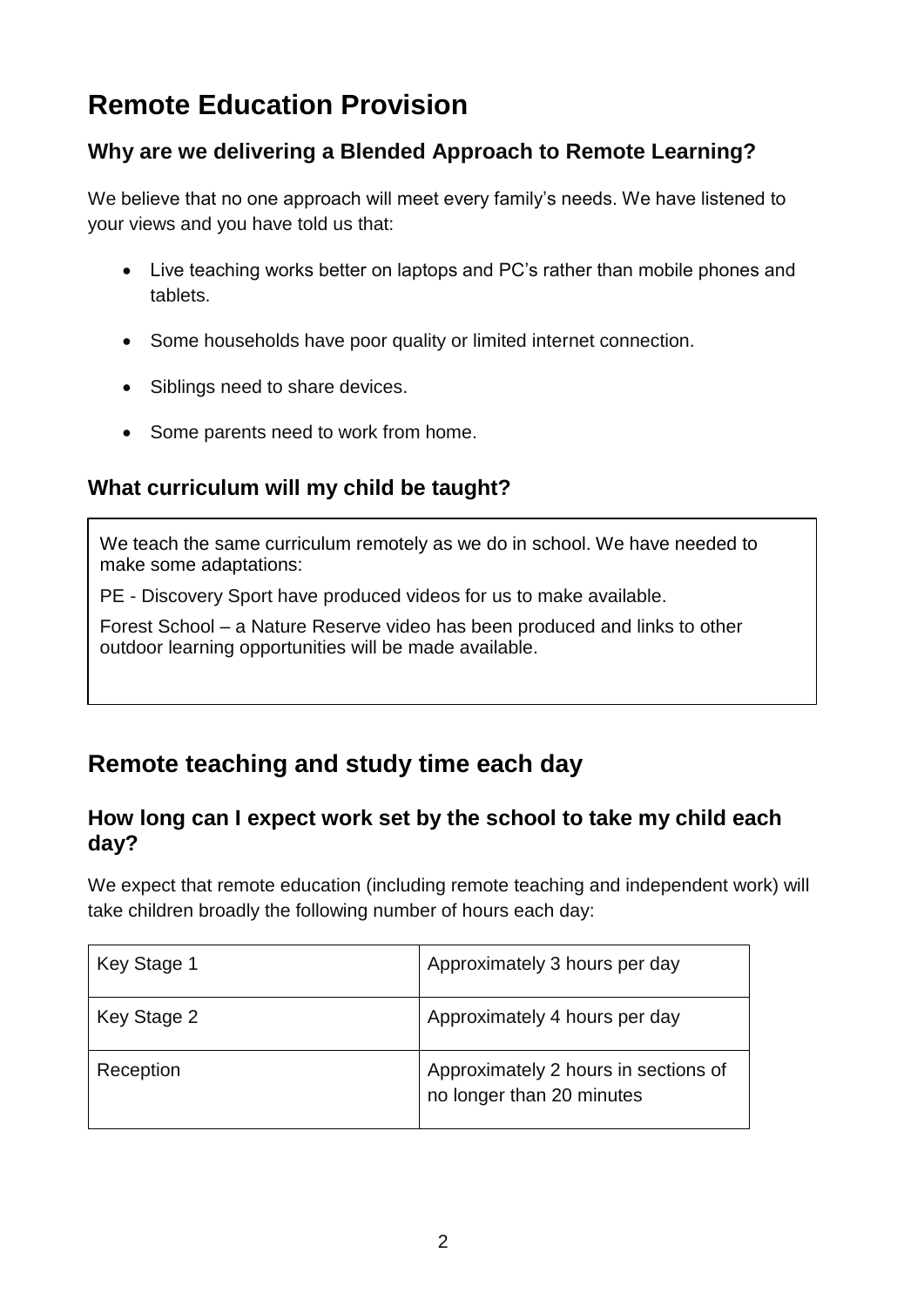## **Accessing remote education**

#### **How will my child access any online remote education?**

A Time Table for the week will be sent with details of when to access the different platforms, including links to resources:

**Microsoft Teams**: Morning Welcome, Live English, Whole School Assembly and Story Time. Additional lessons will be added as we move forward eg Class 5 have added Philosophy and Latin.

**Tapestry**: For communication and feedback and uploading completed work.

**Links to websites:** Oak Academy, White Rose Maths.

#### **If my child does not have digital or online access at home, how will you support them to access remote education?**

We take the following approaches to support those children to access remote education:

- Weekly packs and printed materials will be delivered to your doorstep respecting social distance and wearing face masks.
- Phone calls and emails.
- Coaching via the phone individual slots booked

#### **How will my child be taught remotely?**

We use a combination of the following approaches to teach pupils remotely: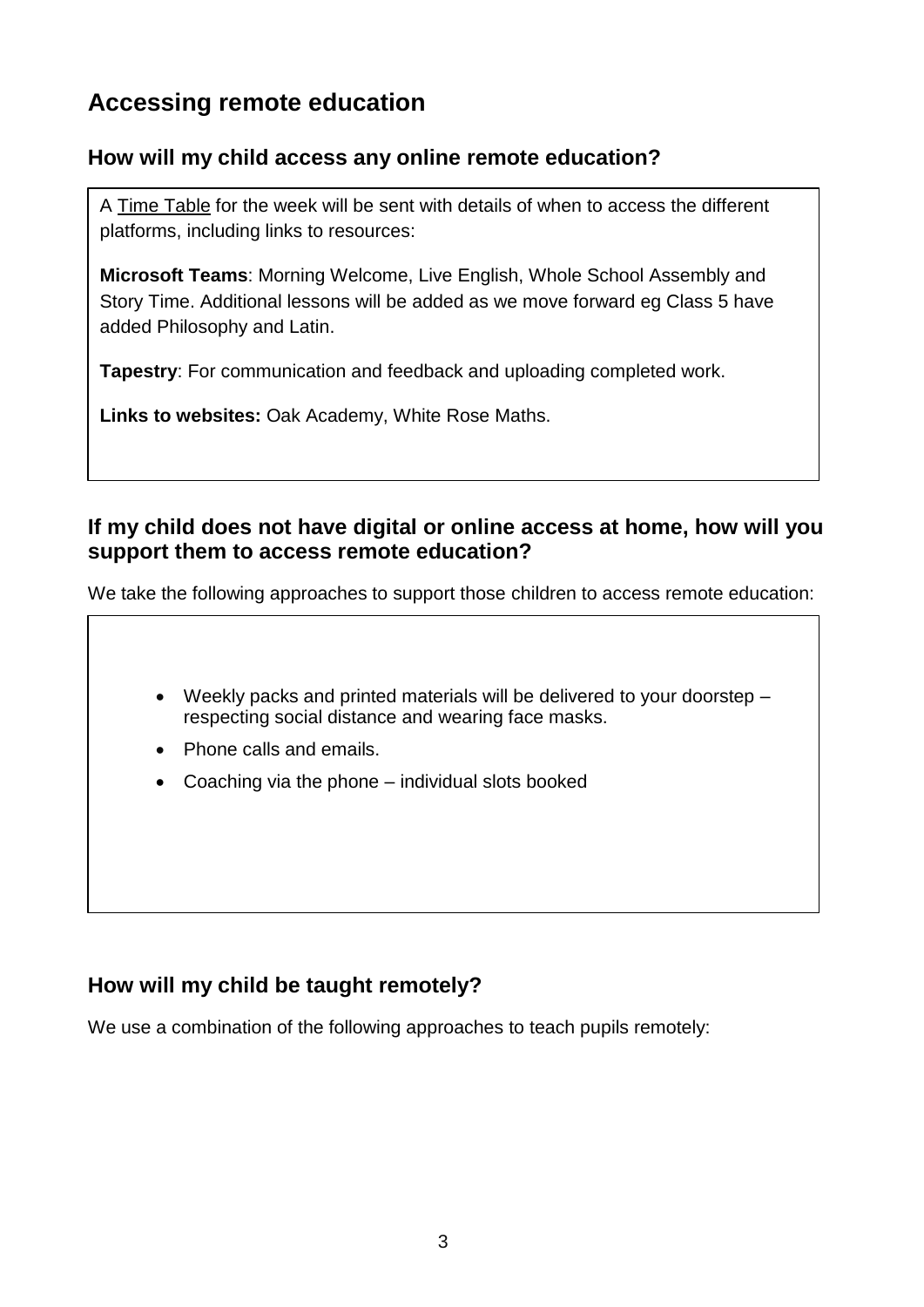- Some live teaching using Microsoft Teams.
- Recorded teaching (e.g. Oak National Academy lessons and video/audio recordings made by teachers)
- Printed packs produced by teachers (e.g. workbooks, worksheets)
- Delivery of textbooks and reading books to your doorstep
- Commercially available websites supporting the teaching of specific subjects or areas, including video clips eg White Rose Maths.
- Individual coaching
- Challenges to solve

### **Engagement and feedback**

#### **What are your expectations for my child's engagement and the support that we as parents should provide at home?**

#### • Children at home are expected to access Remote Learning. Including those children on a part time timetable.

- Please maintain the school routine where possible.
- If your child is ill please call so we can let your teacher know.
- Work is expected to be uploaded for teachers to comment on and to check progress.
- Coaching will be available, we ask that children are encouraged to work as independently as possible. Can you please highlight parts of work that you have helped with.
- Please message your teacher if you have not completed any of the work set.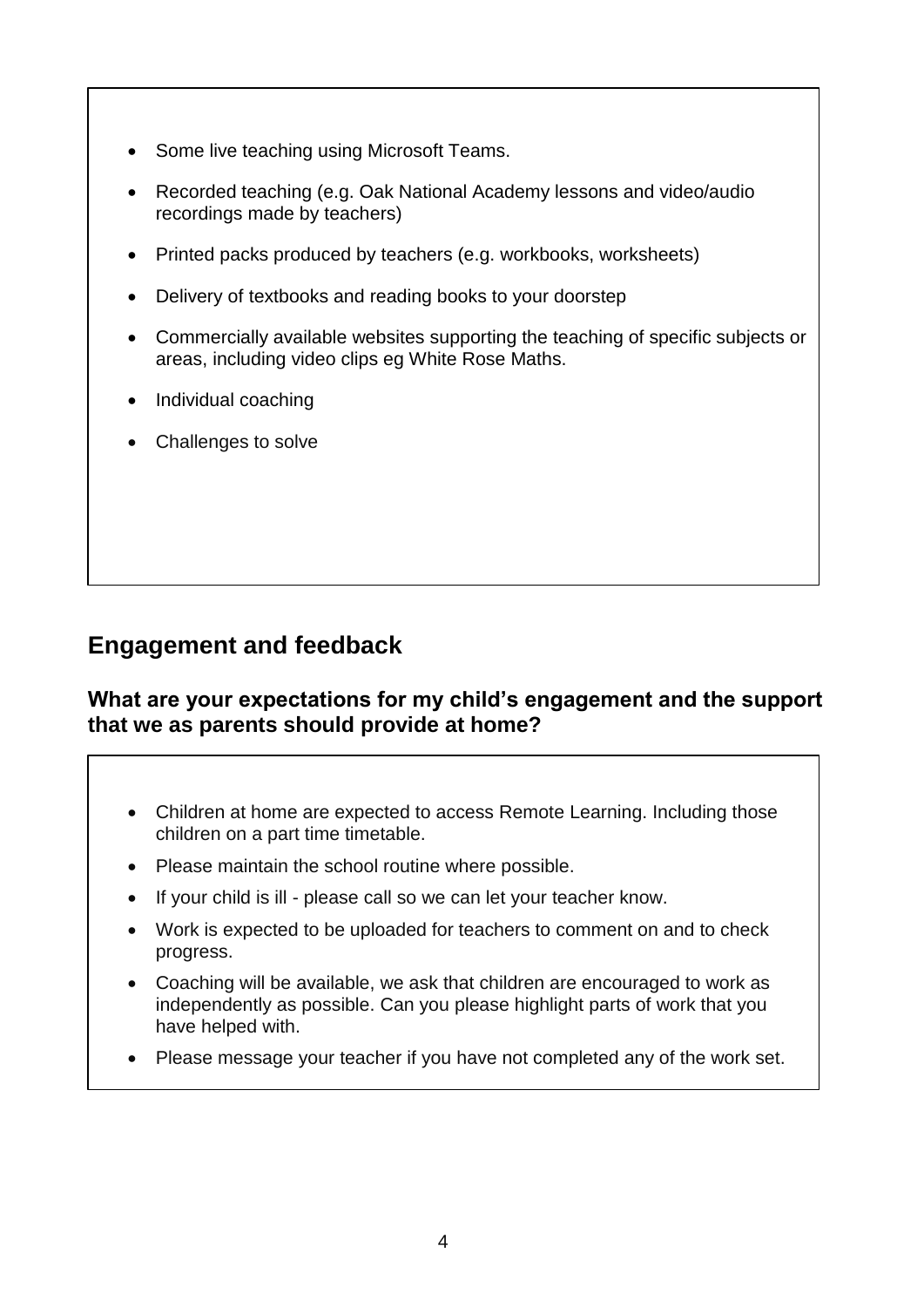**How will you check whether my child is engaging with their work and how will I be informed if there are concerns?**

- Teachers will check work daily.
- There will be opportunities for children to mark their own work as well as teacher marking and feedback.
- Children will be asked to feedback on how they feel their learning has gone.
- Teachers will contact you if they see any misconceptions or they want to discuss any particular parts of the learning.

#### **How will you assess my child's work and progress?**

- Individual feedback and written comments will be placed on Tapestry or via email from teachers
- Quizzes
- Whole class feedback via Microsoft Teams
- Children's own marking
- Individual coaching